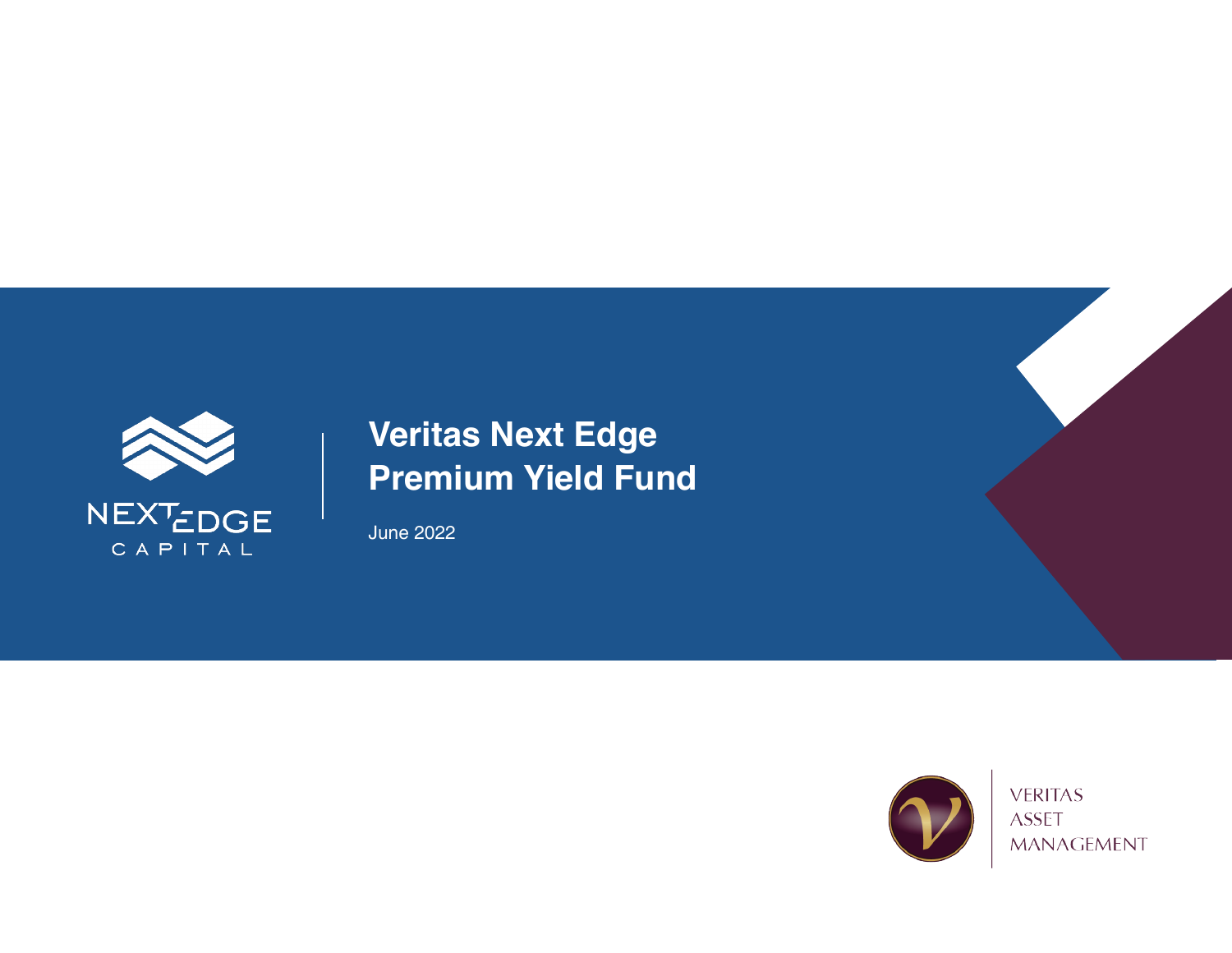## **Important Notes**

The "Veritas Next Edge Premium Yield Fund" or "Fund" means the "Veritas Next Edge Premium Yield Fund". Capitalized terms not defined in this presentation are defined as set forth in the prospectus of the Fund (the "Prospectus"). This communication is not, and under no circumstances is to be construed as an invitation to make an investment in the Fund nor does it constitute a public offering to sell the Fund or any other products described herein. Applications for the Fund will only be considered on the terms of the Prospectus. Each purchaser of the units (the "Units") may have statutory or contractual rights of action under certain circumstances as disclosed in the Prospectus. Please review the provisions of the applicable securities legislation for particulars of these rights.

Terms defined herein shall have the same meaning as in the Prospectus. Potential investors should note that alternative investments can involve significant risks and the value of an investment may go down as well as up. There is no guarantee of trading performance and past or projected performance is not indicative of future results. Investors should review the Prospectus in its entirety for a complete description of the Fund, its risks, and consult their registered dealers before making an investment.

The information contained in this material is subject to change without notice and Next Edge Capital Corp. will not be held liable for any inaccuracies or misprints. The Fund has not been and will not be, registered under the United States Securities Act of 1933, as amended (the "U.S. Securities Act"), or the securities laws of any state of the United States. The Fund may not be offered or sold in the United States or to US persons.

Any descriptions or information involving investment process or strategies is provided for illustration purposes only, may not be fully indicative of any present or future investments, may be changed at the discretion of the Portfolio Manager, and are not intended to reflect performance.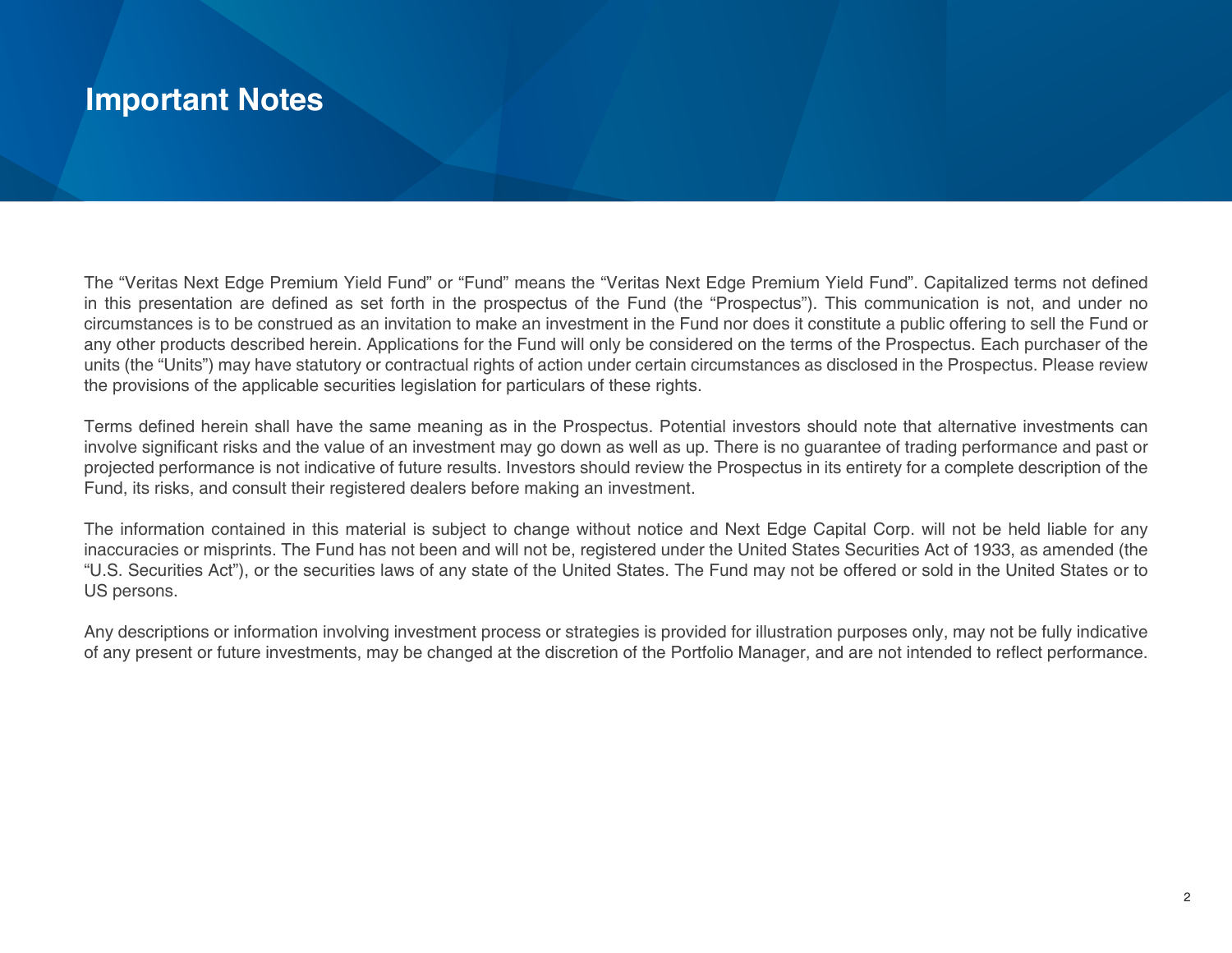#### **Cautionary Note Regarding Forward-Looking Statements**

The following presentation may contain forward-looking statements. All statements, other than statements of historical fact, that address activities, events or developments that Next Edge Capital Corp., the Portfolio Manager, Vertias Asset Management or any affiliates thereof (the 'Companies') believe, expect, or anticipate will or may occur in the future (including, without limitation, statements regarding any targeted returns, projections, forecasts, statements, and future plans and objectives of the Companies) are forward-looking statements. These forwardlooking statements reflect the current expectations, assumptions or beliefs of the Companies based on information currently available to the Companies.

Forward-looking statements are subject to a number of risks and uncertainties that may cause the actual results of the Companies to differ materially from those discussed in the forward-looking statements, and even if such actual results are realized or substantially realized, there can be no assurance that they will have the expected consequences to, or effects on, the Companies.

Factors that could cause actual results or events to differ materially from current expectations include, among other things, changes in international financial and commodities markets, fluctuations in currency exchange and interest rates, illiquidity of portfolio investments, reduction in availability of leverage, default by counterparties, special risks arising from short sales and investments in forward contracts and other derivatives, unintentional trades, accuracy of analytical models, valuation risks, limitations on redemptions, tax consequences, changes in applicable laws and other risks associated with investing in securities and those factors discussed under the section entitled 'Risk Factors' in the Prospectus.

Any forward-looking statement speaks only as of the date on which it is made and, except as may be required by applicable securities laws, the Companies disclaim any intent or obligation to update any forward-looking statement, whether as a result of new information, future events, or results or otherwise. Although the Companies believe that the assumptions inherent in the forward-looking statements are reasonable, forward-looking statements are not guarantees of future performance and accordingly undue reliance should not be put on such statements due to the inherent uncertainty therein.

#### **Certain Risks of Investing in Veritas Next Edge Premium Yield Fund**

There are risks associated with an investment in the Fund, as a result of, among other considerations, the nature and operation of the Fund. An investment in units should only be made after consulting qualified sources of investment and tax advice.

The following does not purport to be a complete summary of all of the risks associated with an investment in the Fund. Please see the "Risk Factors" section of the Fund's Prospectus for a complete listing and description of the risks associated with an investment in the Fund. The Fund is generally exposed to the following risks: Concentration Risk; Counterparty Risk; Credit Risk; Cybersecurity Risk; Derivatives Risk; Equity Securities Risk; Exchange of Tax Information Risk; Foreign Currency Risk; Foreign Securities Risk; Interest Rate Risk; Legislation and Litigation Risk; Liquidity Risk; Multiple Class Risk; Options Risk; Price Volatility Risk; Repurchase and Reverse Repurchase Transactions and Securities Lending Risk; Stock Market Risk; Substantial Securityholder Risk and Tax Risk.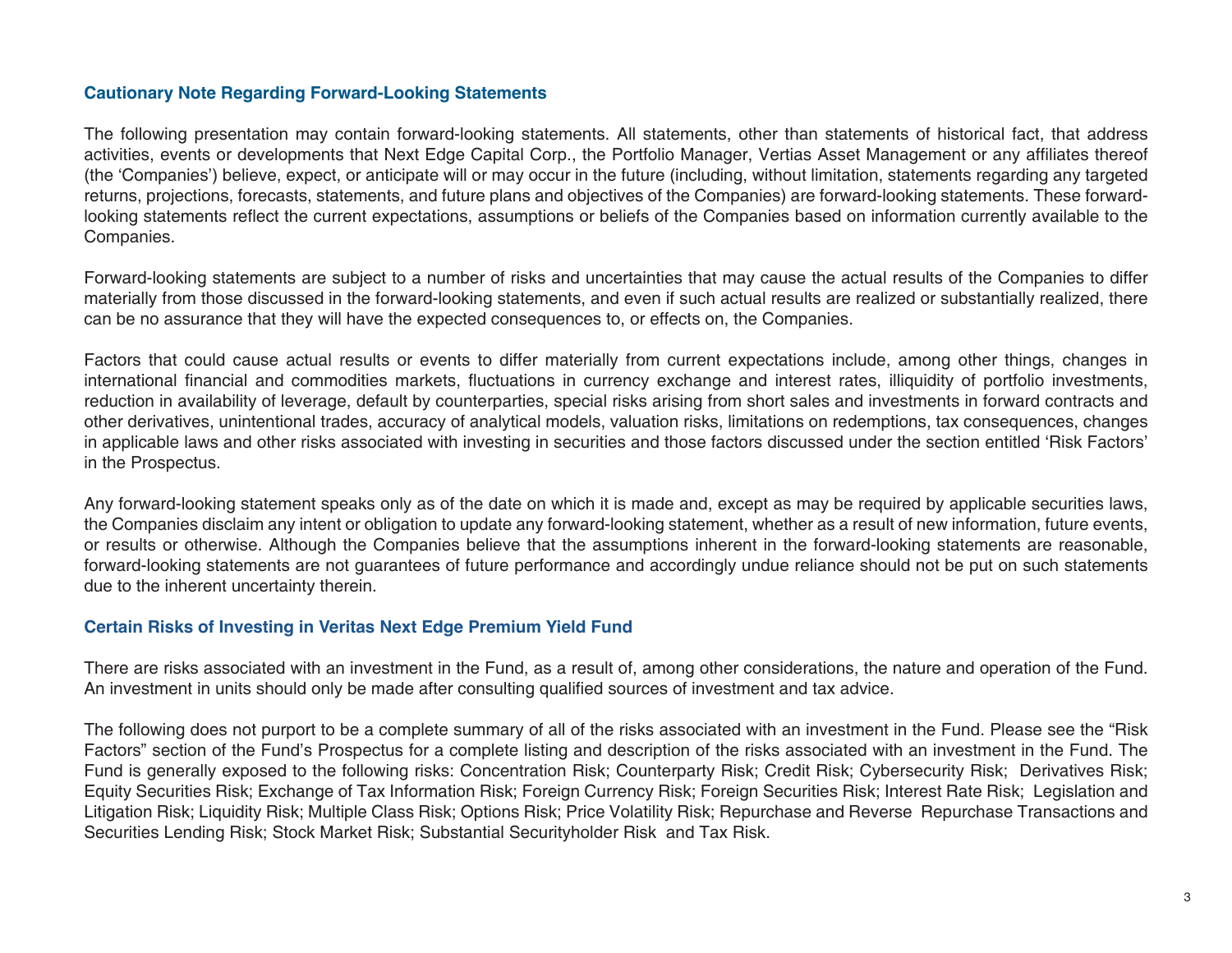The Veritas Next Edge Premium Yield Fund through Veritas Asset Management Inc. ("Veritas"), leverages the award-winning, independent, and in-depth research of Veritas Investment Research Corporation to formulate a diversified portfolio of equities with a bias towards yield, and capital preservation, and uses a covered option overlay to generate additional yield and further mitigate downside risk and volatility. **Key Fund Features**

# **1 2**

#### Opportunity to Achieve Long-Term Capital **Appreciation**

- $\oslash$  Diversified portfolio of high-quality Canadian equities.
- $\widetilde{\mathcal{A}}$  Downside risk and portfolio volatility mitigation through the combination of in-depth fundamental accounting-based analysis and option overlay.

#### Attractive Yield

- $\oslash$  Distributions will be paid out monthly with a targeted yield of 5% per annum\*.
- $\oslash$  Sustainable dividend yield on portfolio securities plus covered call and cash covered puts to enhance yield.

#### A Winning Combination: Veritas + Next Edge Capital

 $\oslash$  Veritas security selection combined with a veteran Next Edge Capital Team in portfolio construction, and yield enhancement via covered options overlay strategy.

4

\* Yield will be derived from dividends from portfolio holdings in addition to yield generated from covered option writing and the monthly distribution will be at a variable rate tied to each month's realized gains/yield per Class of applicable Units of the Fund and which may be greater to or less than the targeted annual yield of 5% per annum.

## **3 4**

### Veritas Portfolio Selection

Portfolio based on securities selected by Veritas.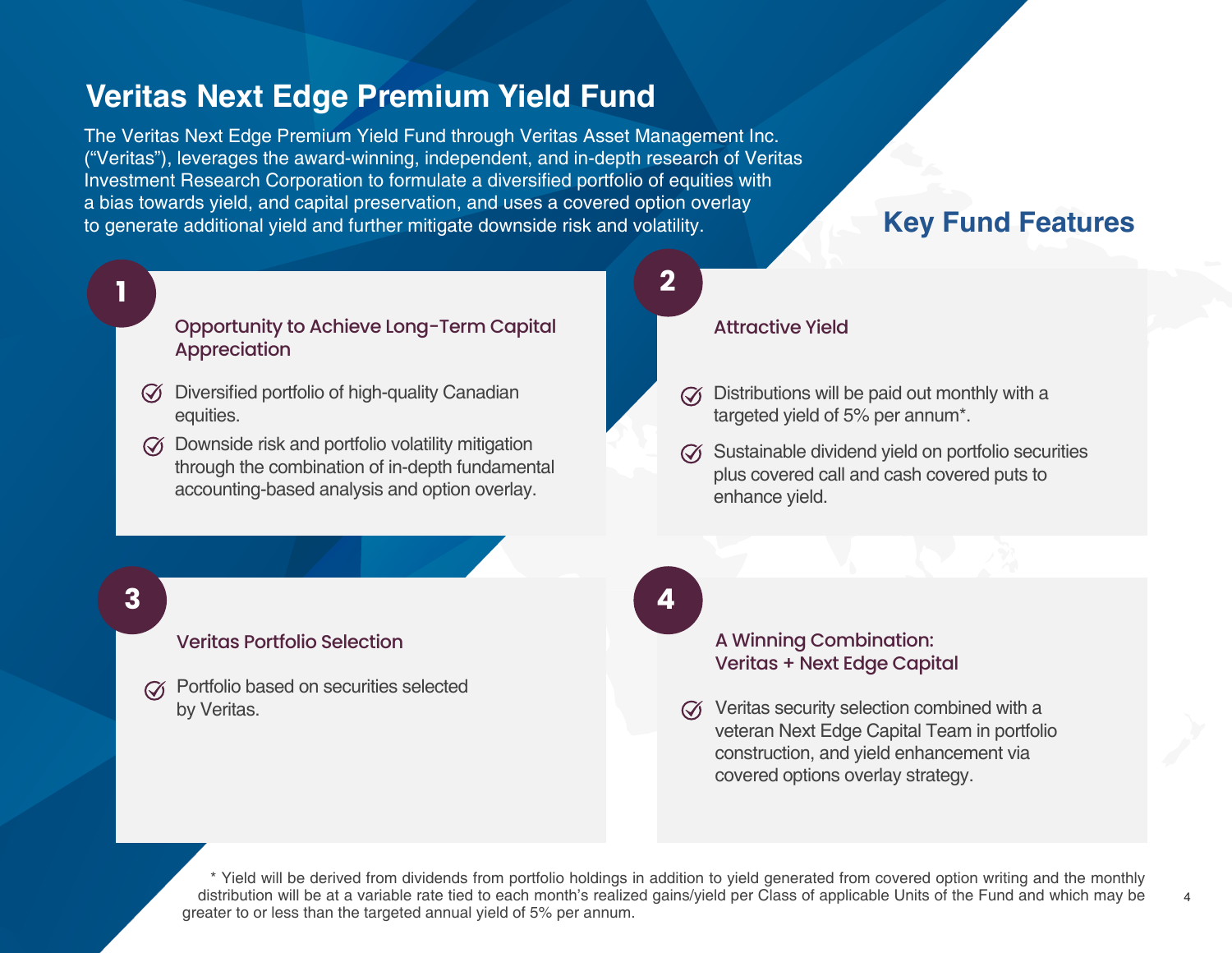# **Veritas Investment Research Corporation** (Forensic Accounting Based Research) and Veritas Asset Management Inc. (Research Driven Investing)

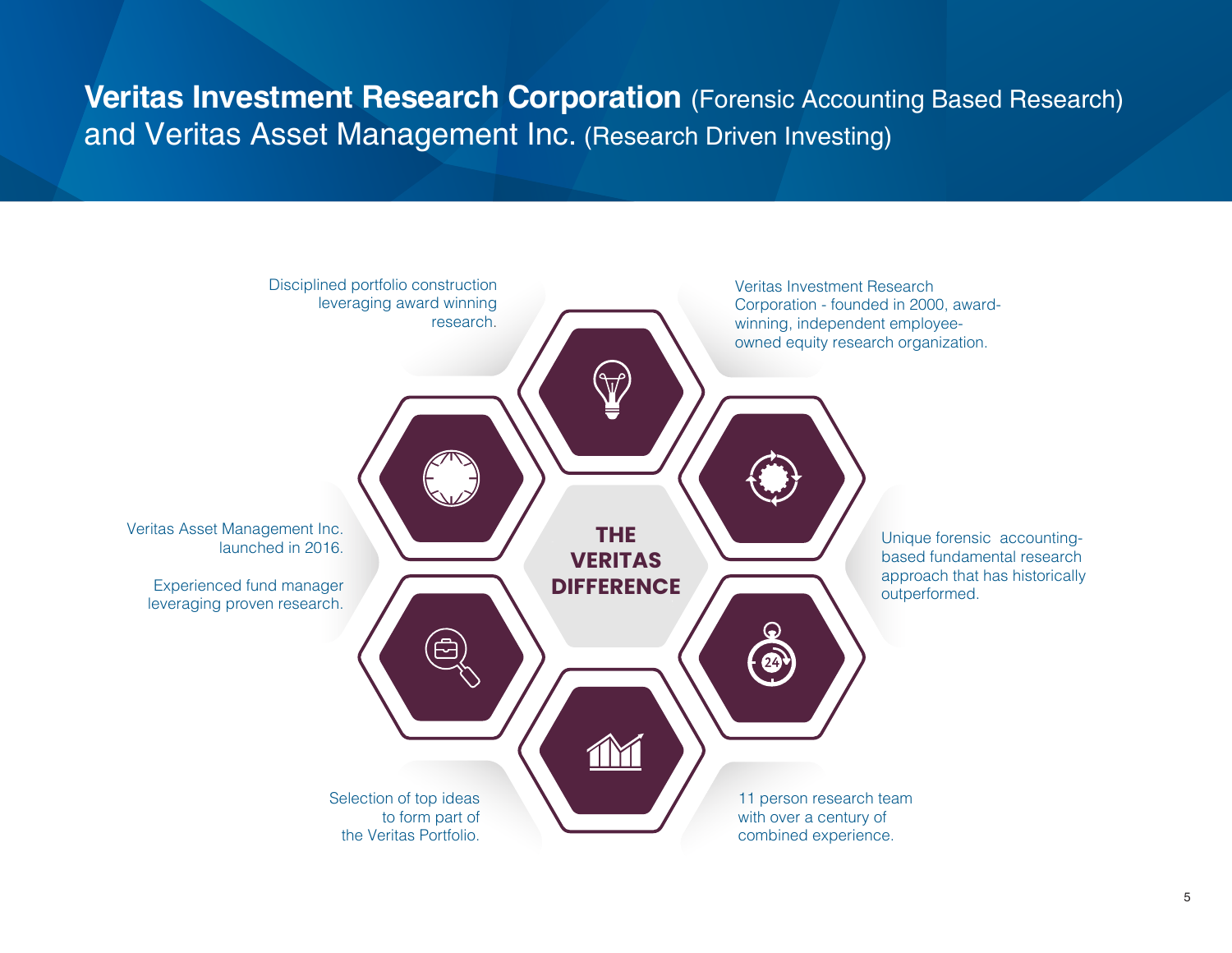## **About Veritas** Experienced and Trusted Team Leadership



Anthony Scilipoti FCPA, FCA, CPA (Illinois) President & CEO Years of experience: 23

Anthony is the President, CEO and CCO of Veritas Asset Management Inc. He also serves as an Advising Representative on Veritas Asset Management Inc.'s funds. Anthony co-founded Veritas Investment Research Corporation in 2000 and launched Veritas Asset Management Inc. in 2016 as a way to action the research ideas.

Anthony is a Fellow Chartered Public Accountant, a Fellow Chartered Accountant, a Certified Public Accountant (Illinois) and a member of the Association of Certified Fraud Examiners. He has been active in accounting standards setting since 2003. He has served as a member of the Ontario Securities Commission's Continuous Disclosure Advisory Committee since 2006. In 2019, he was appointed to the Board of the Capital Markets Advisory Committee of the International Accounting Standards Board. He is a former member of the Canadian Accounting Standards Board, the Canadian Institute of Chartered Accountant's Emerging Issues Committee, and was the Chair of CPA Canada's Users Advisory Committee.



Sam LaBell MA, MBA, CFA Advising Representative Years of experience: 18

Sam is an Advising Representative and Director at Veritas Asset Management Inc. (VAM), helping to structure and execute Veritas portfolio strategies. Prior to moving to VAM, Sam spent five years as Veritas Investment Research Corporation Head of Research and 11 years as the lead analyst covering the Oil & Gas sector.

In 2006, Sam was the first analyst to highlight Canada's stock option backdating problem, which triggered a review of option filing practices by the Canadian Securities Administrators. Backdating problems were subsequently discovered at BlackBerry Ltd., Ensign Energy Services and Penn West Petroleum Ltd., among others. From 2004 to 2020, Sam served on the Veritas Investment Committee to select the firm's V-List, a model portfolio of Top Buy ideas. As well as conducting teach-ins for Veritas' clients, Sam has been a featured speaker at CPA Canada conferences and on Business News Network. Sam is a CFA Charterholder and holds a BA in Economics from the University of Toronto, an MA in Economics from the University of Ottawa, and an MBA from the Richard Ivey School of Business.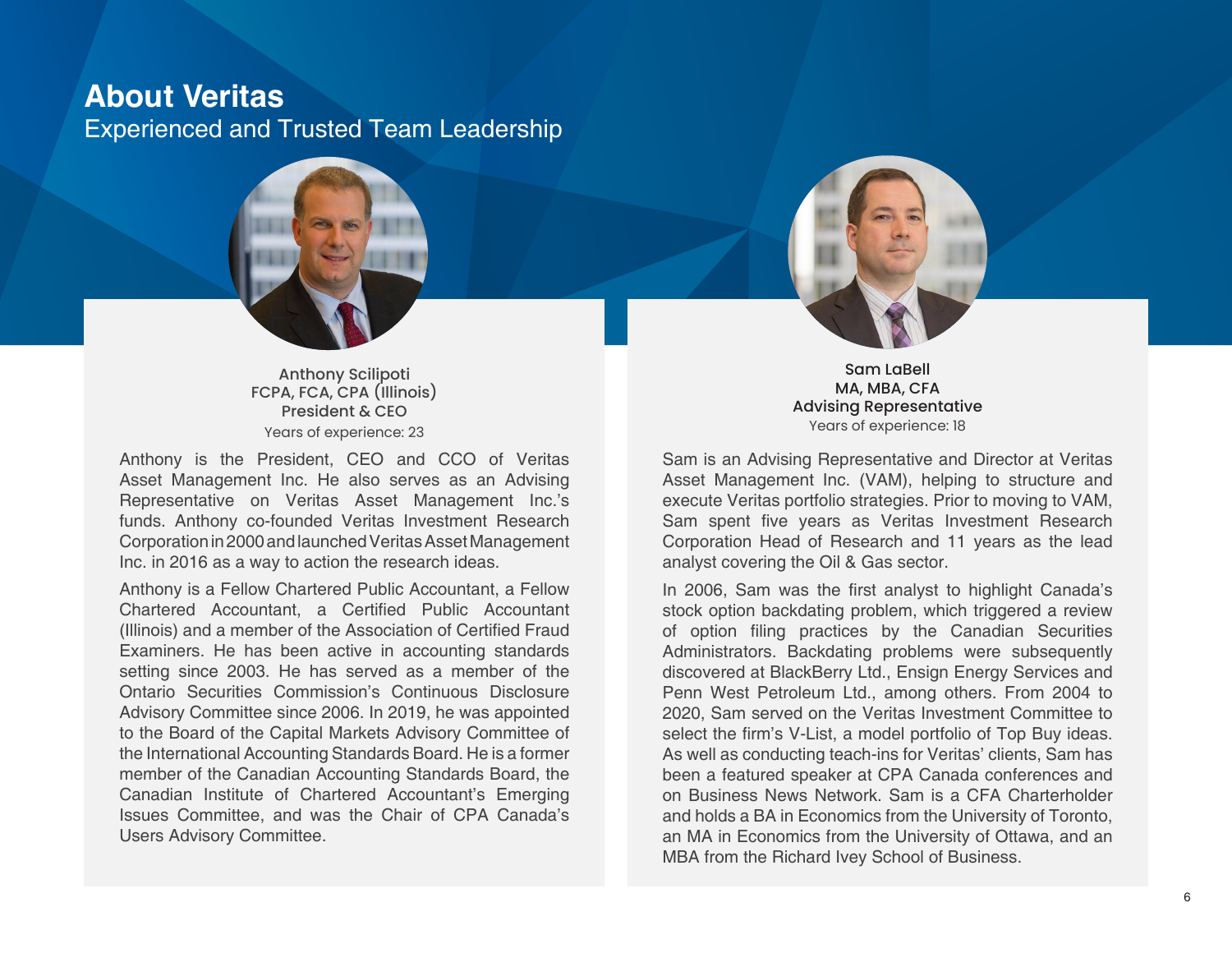## **About Next Edge Capital Corp.**

Next Edge Capital Corp. ("**Next Edge**") is an alternative investment fund manager providing leading-edge solutions for investors. For almost two decades our experienced team has launched numerous investment solutions in a variety of product structures. The people and approaches we discover may not be well known, but we believe they provide something remarkable – access to what's next. **Next Edge Biotech and Life Sciences** 



\* Registered as an Investment Fund Manager in Ontario, Québec and Newfoundland and Labrador; a Portfolio Manager in Alberta and Ontario; and an Exempt Market Dealer in Alberta, British Columbia, Manitoba, New Brunswick, Nova Scotia, Ontario, Québec and Saskatchewan. \*\*Please note that over CDN \$2 Billion of the CDN \$3 Billion of alternative assets raised relates to assets raised at a previous firm(s).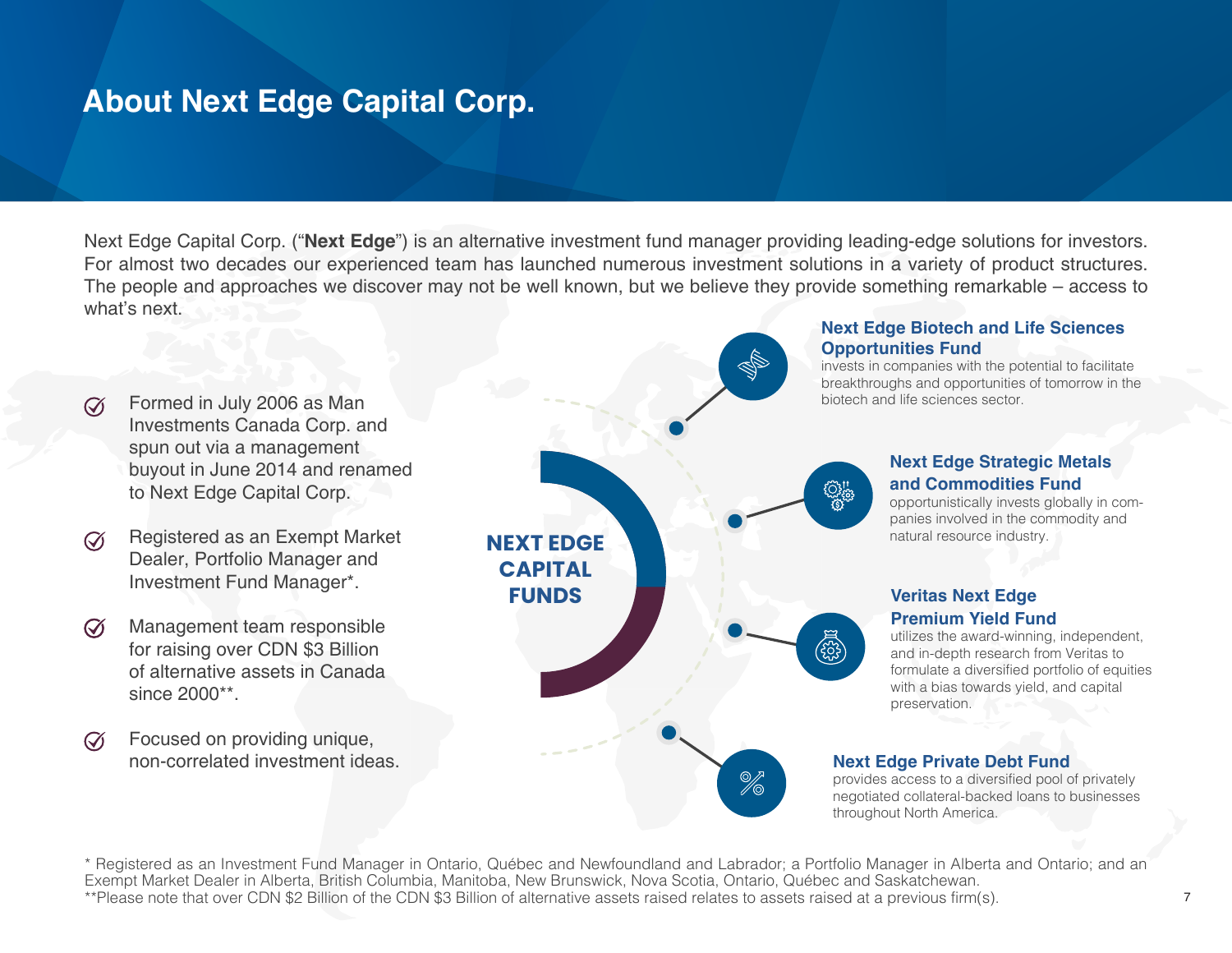# **About Next Edge Capital**

Yield Generation/Option Overlay Expertise



Eden Rahim Portfolio Manager

Years of experience: 27 Option Experience: 27

Eden Rahim is the Portfolio Manager for the Veritas Next Edge Premium Yield Fund and the Next Edge Biotech and Life Sciences Opportunities Fund. Eden's broad experience includes over twenty-five years as a Portfolio and Hedge Fund Money Manager, Options Strategist, Derivatives & Biotech Analyst.

Eden possesses a top quartile 5-year 5-Star growth fund Portfolio Manager track record on over \$1 billion in assets across 4 mandates at RBC Global Asset Management, in addition, Eden has delivered a +26% compounded annual return across a biotechnology mandate between 1995-2003. His experience also includes overseeing 14 Covered Call ETFs (over \$0.7 Billion AUM) in Canada, the US & Australia while at Horizons Exchange Traded Funds.

Eden is a regular guest speaker on the biotech industry on Bloomberg TV, BNN, as well as an author and contributor to many industry sources and major press articles in the US, and Canada. He also contributes as a speaker at numerous healthcare conferences.



Michael Bird Associate Portfolio Manager

> Years of experience: 25+ Option Experience: 25+

Michael Bird works closely on the Next Edge Biotech and Life Sciences Fund in addition to the Veritas Next Edge Premium Yield Fund. Michael possesses over twenty-five years of options and derivatives trading experience.

He has previously served as Vice President and head of the equity derivative group at Desjardins Securities, where he built and headed a team responsible for OTC equity products, including swaps, securities lending, equity proprietary trading, and index volatility, and risk arbitrage. Other previous experience includes working as a Vice President and Senior Trader in the equity derivative group at RBC-DS and Vice President CIBC Wood Gundy, and an options and proprietary trader at McLeod Young Weir (BNS).

Michael has served on the TSE Derivative Markets Committee and is a former Director and Board Member of Intrinsyc Technologies Corporation (TSX).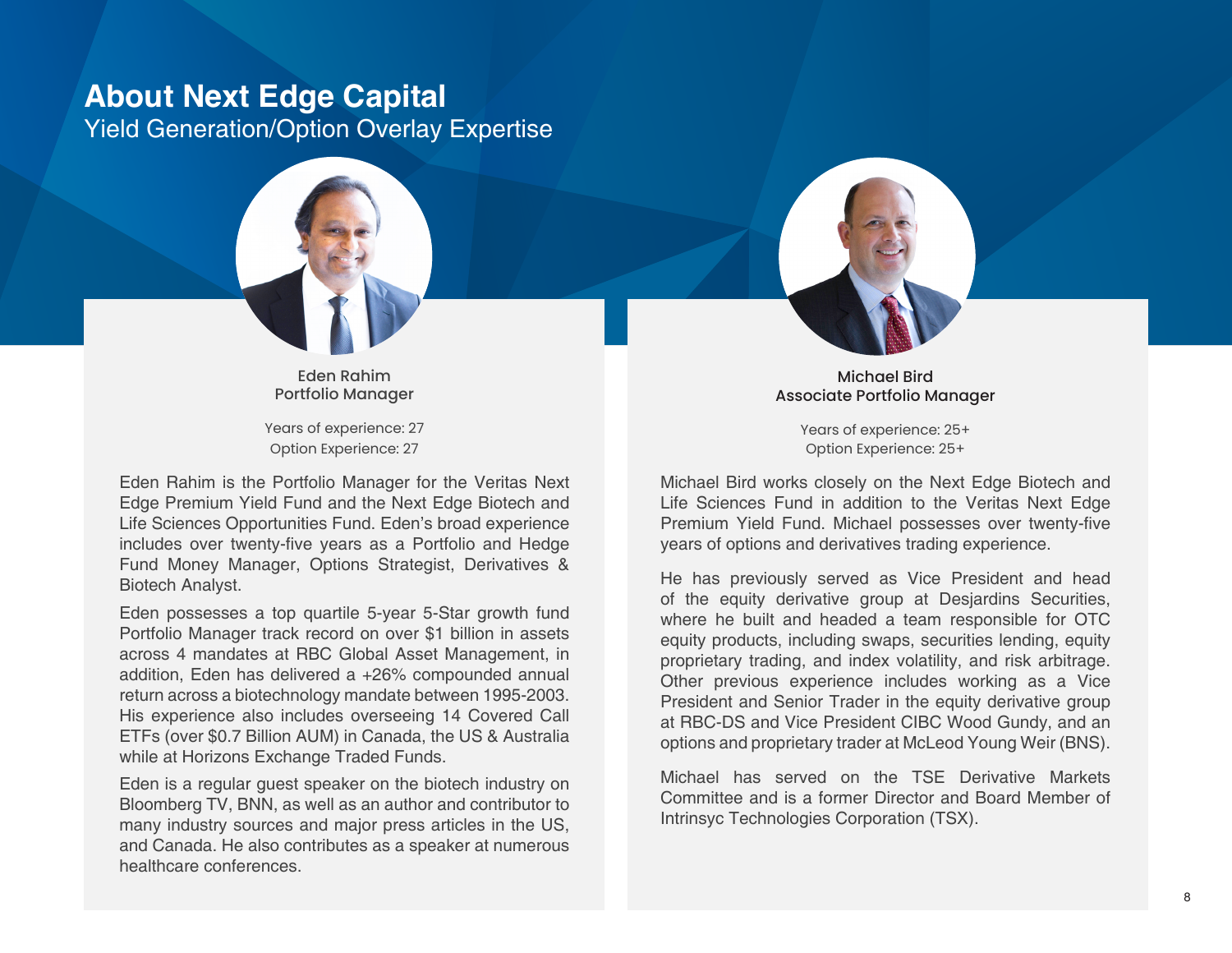## **Veritas Next Edge Premium Yield Fund** Investment Process

Universe of Equities Covered by Veritas Investment Research Corporation (Canadian and select US equities)

Veritas Curates a List of Buy rated securities that are best suited for the Fund

Income Analysis and Evaluation – yield of each security or yield available via options overlay of Buy List

> Final Portfolio (30-50 equities of equal weight) is a combination of diversified dividend equities and select covered calls

Portfolio is diversified by industry, name, option strike price and expiration.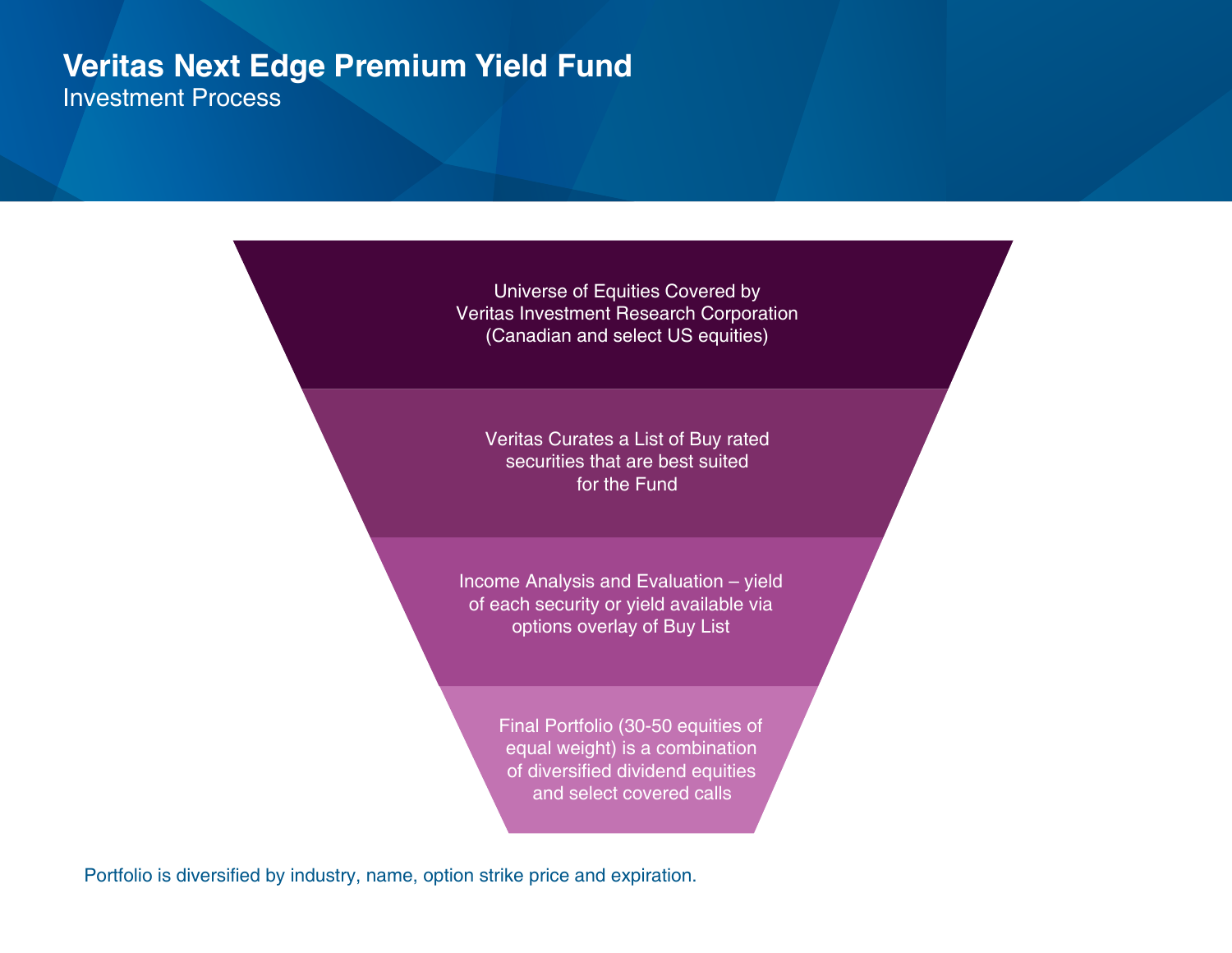The Veritas Forensic Accounting Advantage

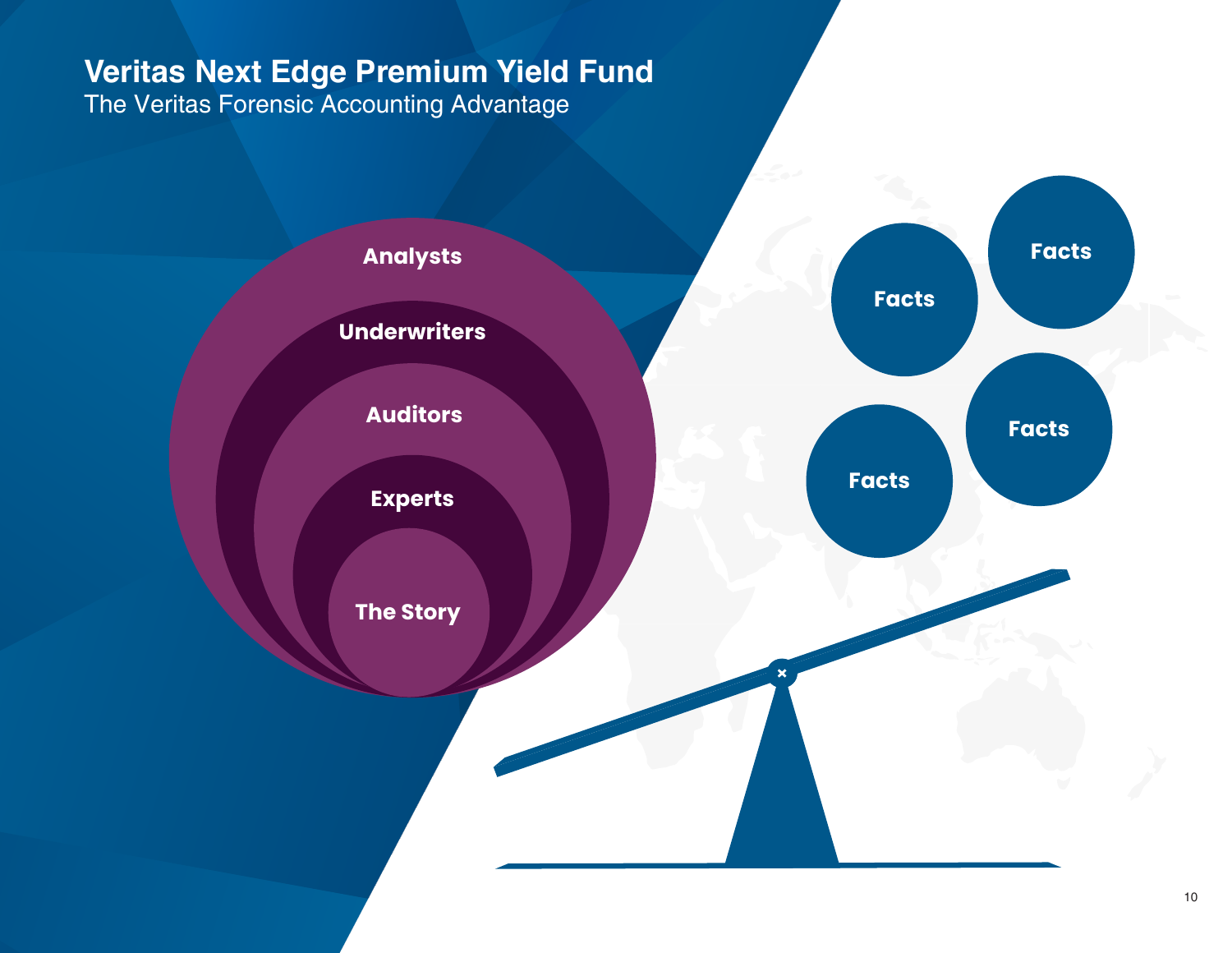# **Veritas Next Edge Premium Yield Fund Veritas Investment Research Corporation**

Award Winning Research

#### **REFINITIV STARMINE** ANALYST AWARDS 2020 WINNER

### **Refinitiv StarMine Analyst Awards 2020**

**#1 & #3** Overall Stock Picker **#1 Communications** – stock picker **#1 Media** – stock picker **#1 Auto Components** - stock picker **#2 Banks** – earnings estimates **#2 Chemicals & Utilities** - stock picker **#3 Diversified Industrials** - stock picker

Refinitiv StarMine Awards in Prior Years:

**2019** #6 Overall Stock Picker

#1 Banks

#2 Communications

#2 REITs

#3 Media

**2018** #3 Telecom

**2017** #1 Telecom

#1 Utilities

 #4 Top Stock Picker **2016** #3 Top Stock Picker **2015** #2 Stock Picker

 #1 Banks **2014** #3 Banks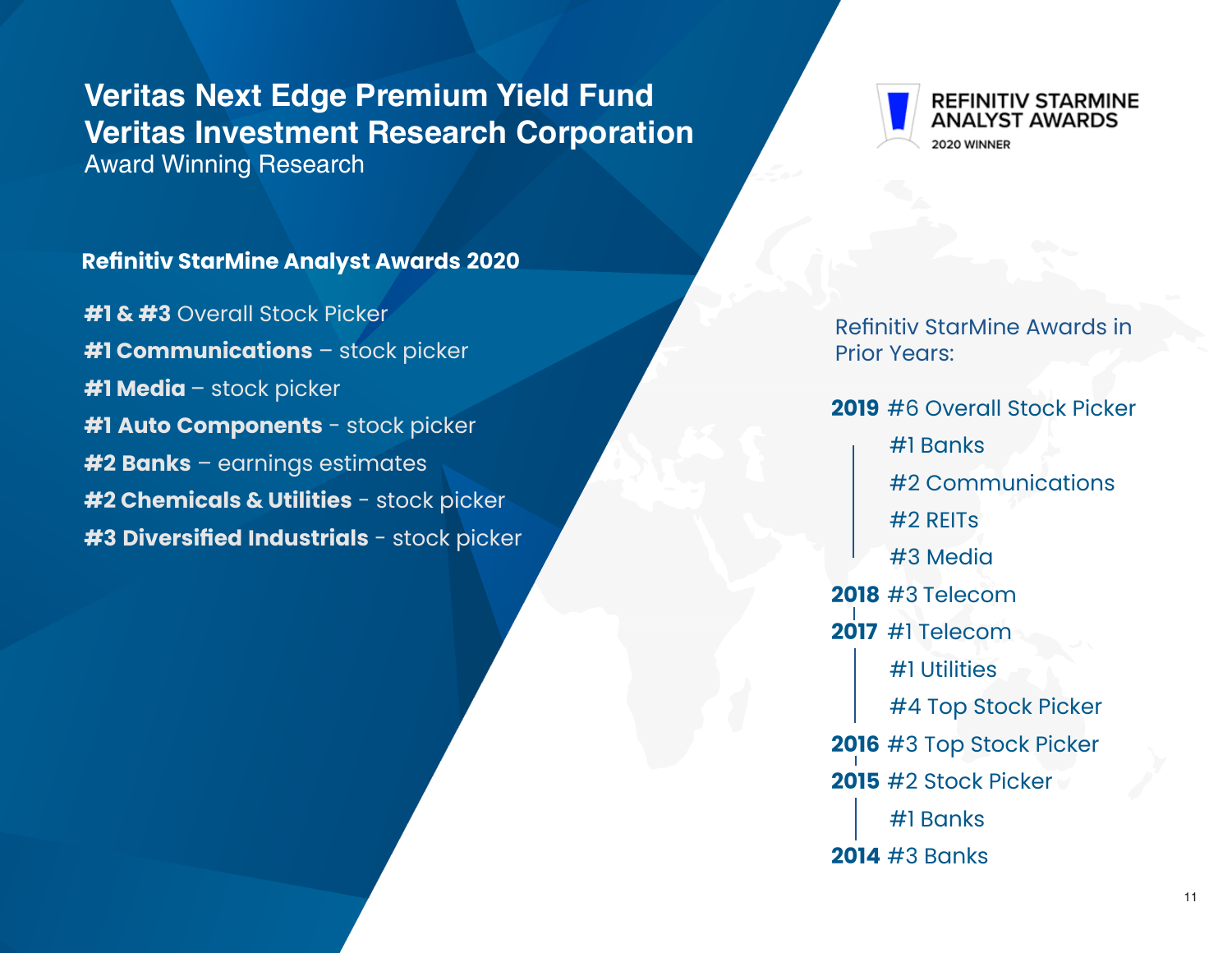# **Veritas Next Edge Premium Yield Fund Veritas Investment Research**

Track Record of Value Added Recommendations



TopGun Best in Class Award:

**2020** #2 Special Situations

**2019** #1 Special Situations

**2018** #3 Special Situations

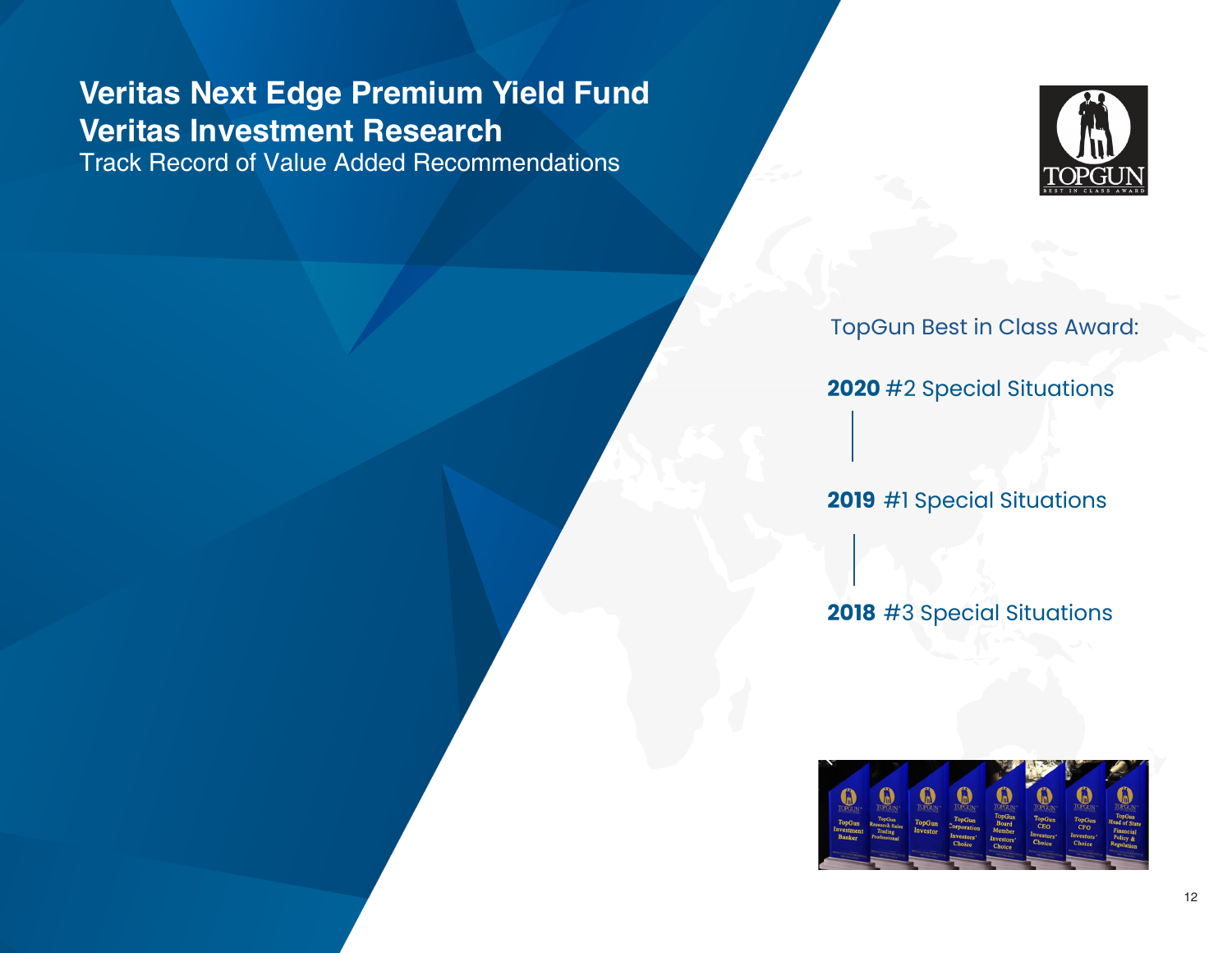## **Veritas Next Edge Premium Yield Fund Veritas Investment Research Corporation** Veritas Track Record of Value Added Recommendations

Veritas Investment Research Corporation research has added significant value over the past 20+ years. The portfolio from which the Fund is derived from is based on the Veritas Investment Research Corporation Buy recommendations.



Returns calculated using model portfolios that include all Veritas Investment Research Corporation calls in each category (Buys/Sells). Veritas Investment Research Corporation Buy and Sell returns reflect equal-weighted portfolios that are rebalanced each month and on dates where recommendations change. Sell recommendations include Reduce recommendations when Reduces were added to our rating system in 2021.

CAGR = Compound Annual Growth Rate Returns for each rating and the benchmark (S&P/TSX) include dividends.

All our calls are backed by published research that is available to our clients.

Source: Bloomberg data, Veritas Investment Research Corporation.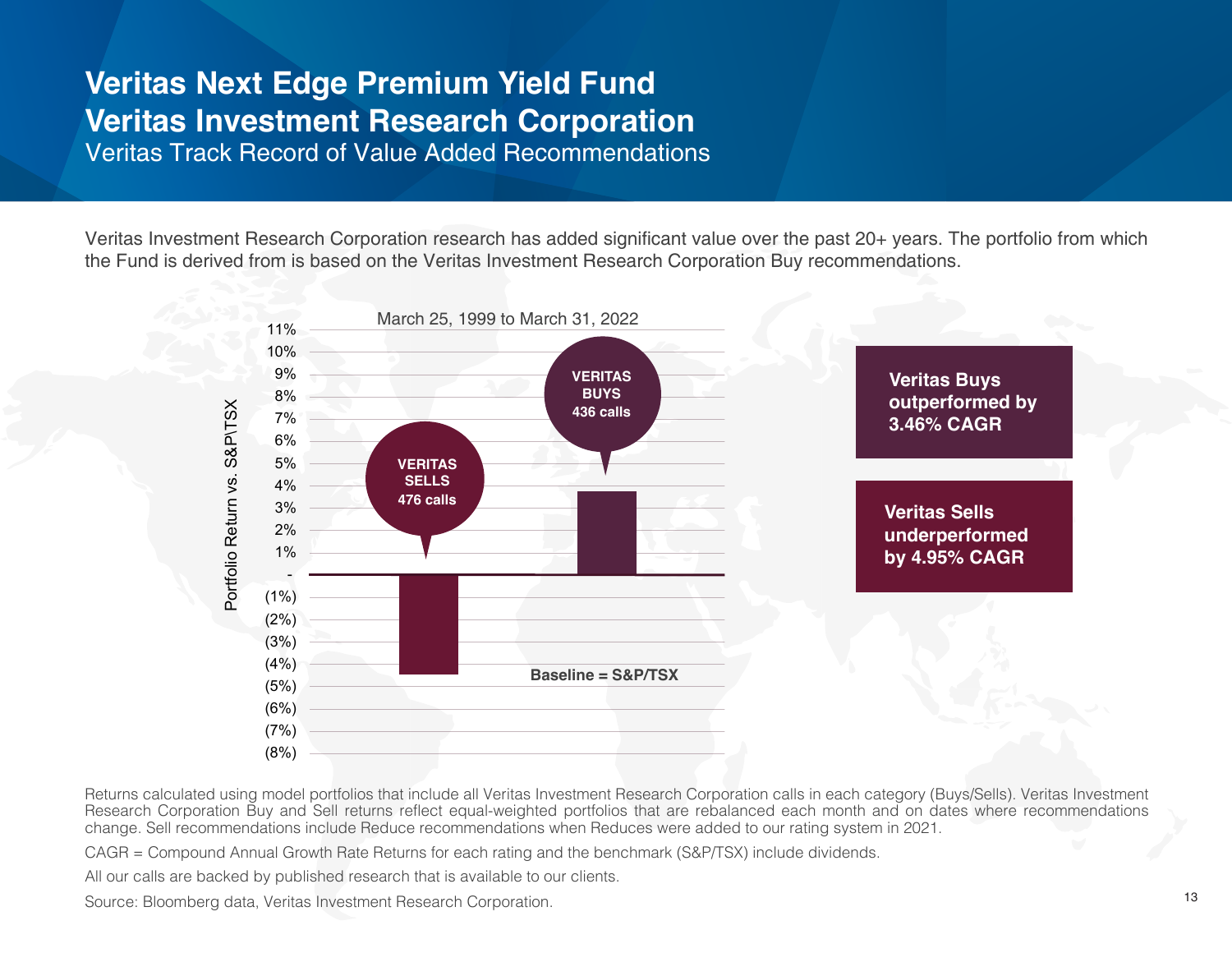| <b>Investment Universe</b>         | <b>Canadian Equities &amp; Select US Special Situations</b>                                                                                                                                                                   |
|------------------------------------|-------------------------------------------------------------------------------------------------------------------------------------------------------------------------------------------------------------------------------|
| <b>Investment Strategy</b>         | <b>Canadian Equity Income Fund</b><br>In-depth equity research by Veritas Investment Research, for security<br>selection by Veritas, becomes the "Veritas Portfolio"<br>Covered option overlay strategy for yield enhancement |
| <b>Risk Management/Composition</b> | Sector diversification<br>Covered option overlay to mitigate volatility                                                                                                                                                       |
| <b>Portfolio Details</b>           | 30-50 Equity holdings<br><b>Equally weighted</b><br>Covered option overlay on approximately 30% of the portfolio                                                                                                              |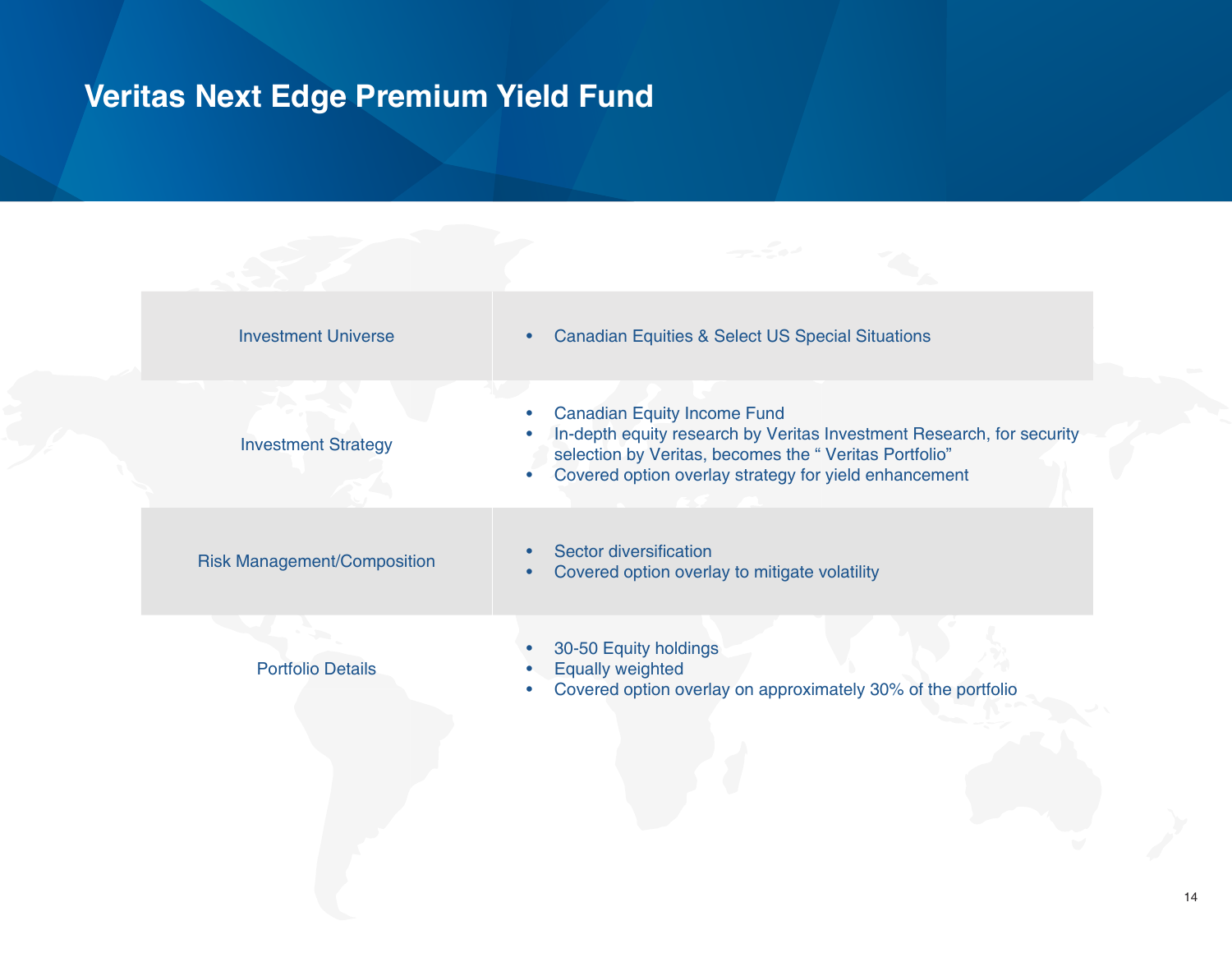## **Veritas Next Edge Premium Yield Fund** Summary of Terms

| <b>Fund Type</b>                                          | Canadian Equity Income Fund - Mutual Fund                                                                                                                              |
|-----------------------------------------------------------|------------------------------------------------------------------------------------------------------------------------------------------------------------------------|
|                                                           |                                                                                                                                                                        |
| <b>Launch Date</b>                                        | June 15, 2022                                                                                                                                                          |
| <b>FundSERV Codes</b>                                     | Class A - NEC 230<br>Class F - NEC 231<br><b>Class I - NEC 232</b>                                                                                                     |
| <b>Minimum</b><br>Investment                              | \$5,000 for Class A & F<br>\$1,000,000 for Class I                                                                                                                     |
| <b>Purchases / Redemptions</b>                            | <b>Daily</b>                                                                                                                                                           |
| <b>Management Fee</b>                                     | Class A - 1.80% per annum (includes 1% servicing fee payable out<br>of the management fee)<br>Class F - 0.80% per annum<br>Class I – Negotiable, up to 0.80% per annum |
| <b>Valuation Pricing</b>                                  | <b>Daily</b>                                                                                                                                                           |
| <b>Distributions</b>                                      | Monthly with a targeted yield of 5% per annum*                                                                                                                         |
| <b>Auditor</b>                                            | Ernst & Young LLP                                                                                                                                                      |
| Registrar,<br>Administrator and<br><b>Valuation Agent</b> | <b>RBC Investor Services Trust</b>                                                                                                                                     |
| Custodian                                                 | <b>RBC Investor Services Trust</b>                                                                                                                                     |
|                                                           |                                                                                                                                                                        |

\* Yield will be derived from dividends from portfolio holdings in addition to yield generated from covered option writing and the monthly distribution will be at a variable rate tied to each month's realized gains/yield per Class of applicable Units of the Fund and which may be greater to or less than the targeted annual yield of 5% per annum.